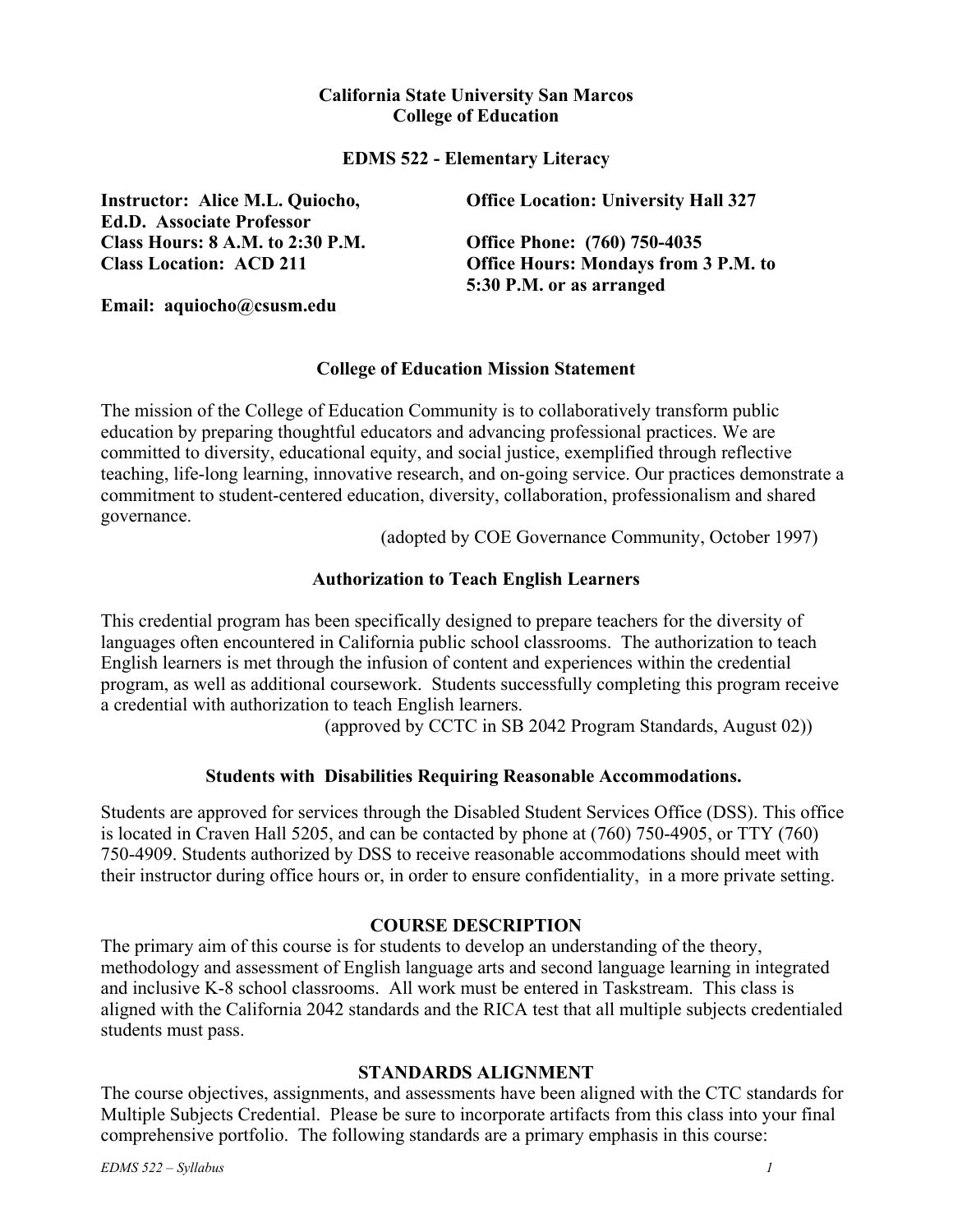Standard 3-Relationship between theory and practice Standard 4-Pedagogical thought and reflective practice Standard 5-Equity, Diversity, & Access tot he Core Curriculum Standard 7-Equity, Preparation to Teach Reading Language Arts

#### **TEACHER PERFORMANCE EXPECTATIONS (TPE) COMPETENCIES**

This course is designed to help teachers seeking the Multiple Subjects Credential to develop the skills, knowledge, and attitudes necessary to assist schools and district in implementing an effective programs for all students. The successful candidate will be able to merge theory and practice in order to realize a comprehensive and extensive educational program for all students. The following TPE's are addressed in this course:

Primary Emphasis TPE 4-Making Content Accessible TPE 6a-Developmentally Appropriate Practices in Grades K-3 TPE 6b-Developmentally Appropriate Practices in Grades 4-8

#### **OBJECTIVES**

### **KNOWLEDGE**

Teacher candidates will:

Understand the process of conducting an in depth reading and writing assessment through the use of classroom diagnostic techniques.

Understand how to expand on the knowledge gained in EDMS 521 about the process of assessment in the mini case study.

Understand how to provide ongoing support for students in reading and writing in the content areas.

Understand the process of writing and how to support students through interactive writing, shared writing, guided writing, and finally individual writing.

Extend the understanding of how to provide ongoing support for special education students and English language learners in reading and language arts.

Extend the understanding of and become familiar with current approaches to the teaching of reading

Understand the differences between assessments based on the performance of a norm reference group and assessments based on authentic classroom situations and work.

### **SKILLS**

Teacher candidates will:

become sensitive observers of children's language using behaviors.

analyze children's reading and writing behavior as a basis for making instructional decisions translate the results of formal and informal assessment of children's reading and writing behaviors into instructional plans

develop the ability to select appropriate materials and instructional strategies to meet the individual needs of students

learn how to organize the classroom for teaching reading and writing to culturally and linguistically diverse populations.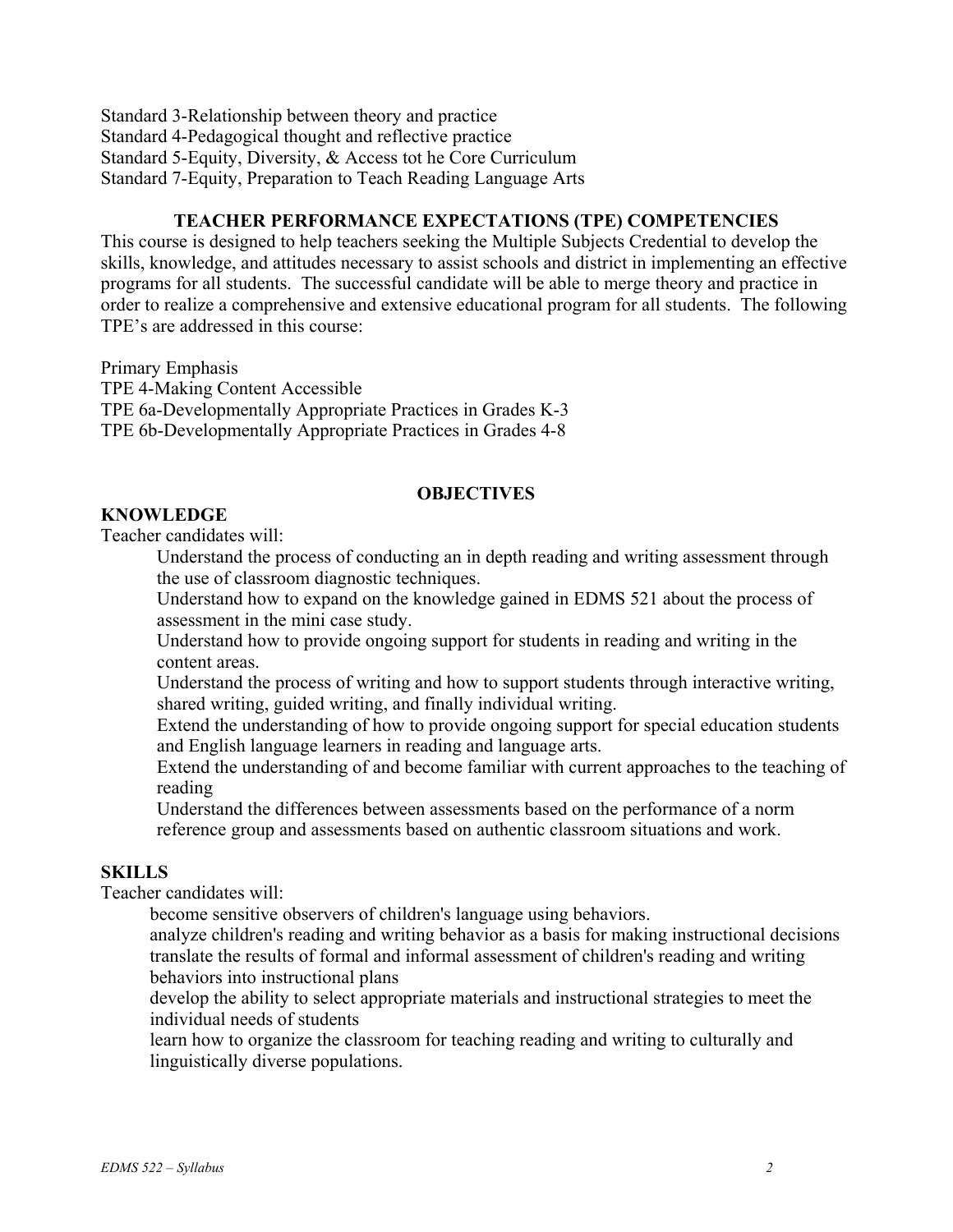### **ATTITUDES AND VALUES**

Teacher candidates will:

- develop an appreciation for the natural language abilities children possess for processing and producing print
- develop an appreciation for the need and value of integrating reading and writing into all areas of the curriculum
- affirm the importance of a rich environment for developing an effective language arts program.
- develop a sensitivity to and appreciation for culturally and linguistically diverse learners.
- develop a sensitivity to and appreciation for children with special learning needs
- develop an appreciation for the importance of reading and writing for their own personal and professional growth
- develop a respect for each student, his/her abilities and background and the student's right to instruction that meets his or her individual needs.

# **REQUIRED TEXTS:**

Moore, D.W., Cunningham, P. *Developing readers and writers in the content areas, K-12.*  Second Edition. Longman. (Required)

Johns, J. (2000). *Basic Reading Inventory: Pre-primer through grade twelve & early literacy assessments*. Dubuque, Iowa: Kendall-Hunt. (Required)

- *Reading Language Arts Framework for CA Public Schools*. CA Dept. of Ed. (Required) http://www.cde.ca.gov/standards/
- *English Language Development Standards*. CA Dept. of Ed. (Required) http://www.cde.ca.gov/statetests/celdt/index.html
- Tompkins, G.E. (2001). *Literacy for the 21<sup>st</sup> Century: A balanced approach*, 3rd Edition. Prentice Hall. (Required)
- Zarrillo, J. J. (2002). *Ready for RICA: A test preparation guide for California's Reading Instruction Competence Assessment.* Merrill Prentice Hall. (Recommended)

# *No Child Left Behind*. http://www.cde.ca.gov/pr/nclb/ (Required)

### **Course Requirements**

All students are expected to participate in class activities and demonstrate reflective learning. It is important that students are well prepared for course sessions by completing the readings and assignments scheduled before the class meeting. Unless otherwise negotiated with the instructor, all assignments are to be handed in on the due date. Assignments should be typed and doublespaced .

| • Attendance and participation      | 20 points |
|-------------------------------------|-----------|
| • RICA Resource Materials           | 40 points |
| • Taskstream                        | 20 points |
| $\bullet$ Case Study                | 50 Points |
| • Content area writing lessons plan | 10 points |
|                                     |           |

 $Total = 140$  Points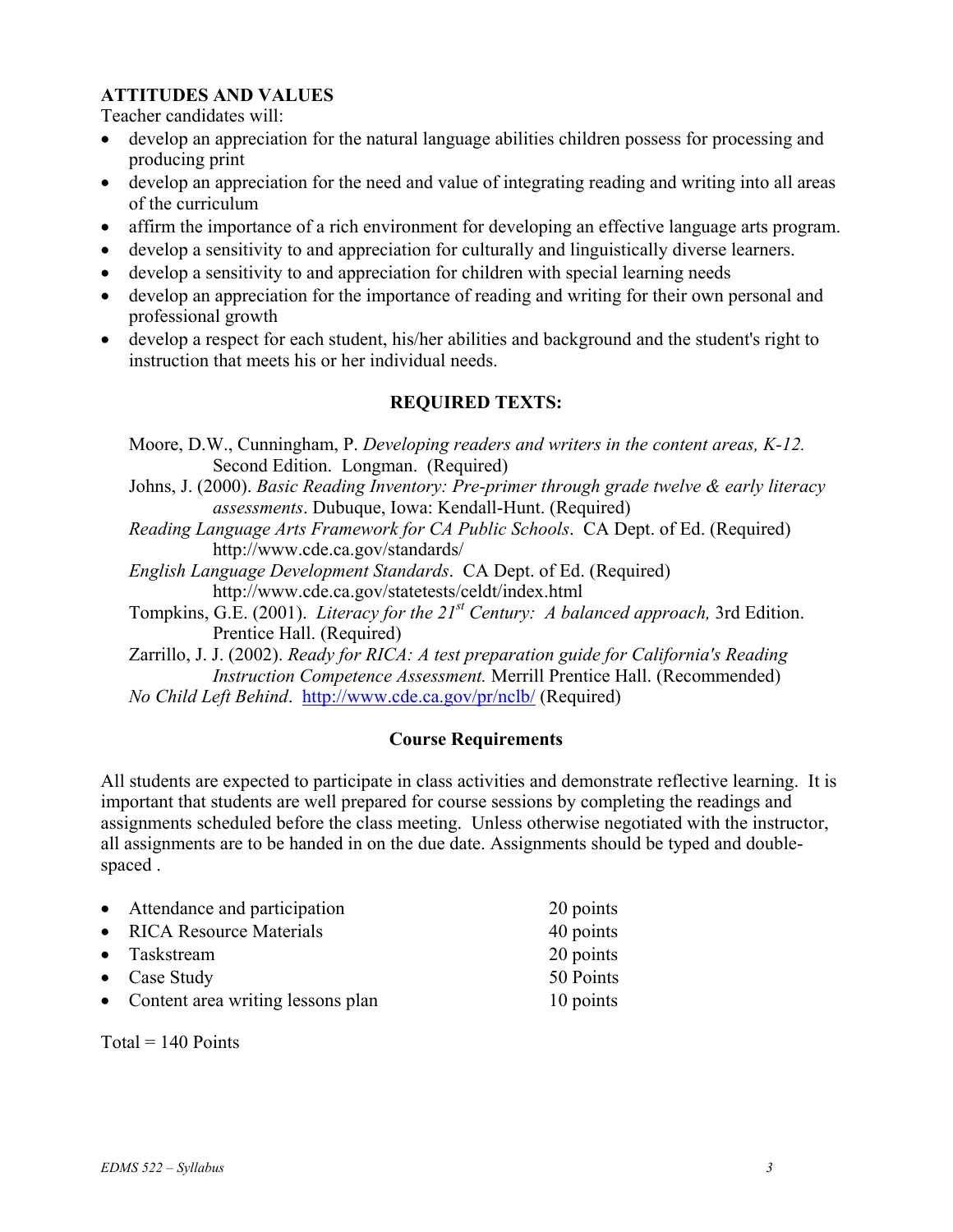### **Grading**

*Grades are based on the percentage of 140 points* 

| A         | $96 - 100$ |
|-----------|------------|
| $A -$     | $90 - 95$  |
| B+        | 89-87      |
| B         | 86-83      |
| B-        | $80 - 82$  |
| $C_{\pm}$ | 77-79      |
| C         | 73-76      |

C- 70-73

#### **ASSIGNMENTS:**

### **Language Arts Resource Materials (Continued)**

You will develop Reading/Language Arts Resource materials that will be used to inform your teaching and serve as a study guide for you when you prepare for the RICA Test. The Resource Notebook has two main objectives. First, is to demonstrate your learning and understanding of the reading and language arts. Second is to start building a resource for your own learning. Be creative and thoughtful in the compilation of the notebook—it will be a demonstration that you are ready to teach the language arts to a diverse student population including students with special needs.

The materials will be organized around the 13 RICA Content Areas (see the RICA Registration Bulletin, p.39-45) and the Zarillo text and include sections on:

- Assessment administering the IRI and analyzing results
- Comprehension expository, mapping text structure
- Reading and Writing in the Content Areas
- Relationships between Oral Language, Reading and Writing
- Review of Vocabulary as it relates to content area reading
- Each section of the materials should contain the following:
	- A RICA analysis sheet including:
		- (a) what this content area(s) is (Put it in your own words),
		- (b) 1 way of assessing this content area (include rationale); and
		- (c) 1 detailed way of teaching it (description and accommodations). **Describe the teaching strategy clearly in detail and explain how it supports reading, writing and/or language arts development of a student.**

You can choose how to organize this information. For example, a notebook would work, or study cards work as well.

Note: Besides the course readings, Dr. Alice Quiocho's web site can also serve as a resource. The address is: http://www.csusm.edu/Quiocho. Click on "reading instruction portfolio." See the section on accommodations for ideas on ways to support second language learners as well as students with special needs. **Please do not download this website and include it in your materials. It is meant to be a resource, not submitted as a part of your materials.**

Note: See **www.ed.gov/free/** for additional free Educational Materials.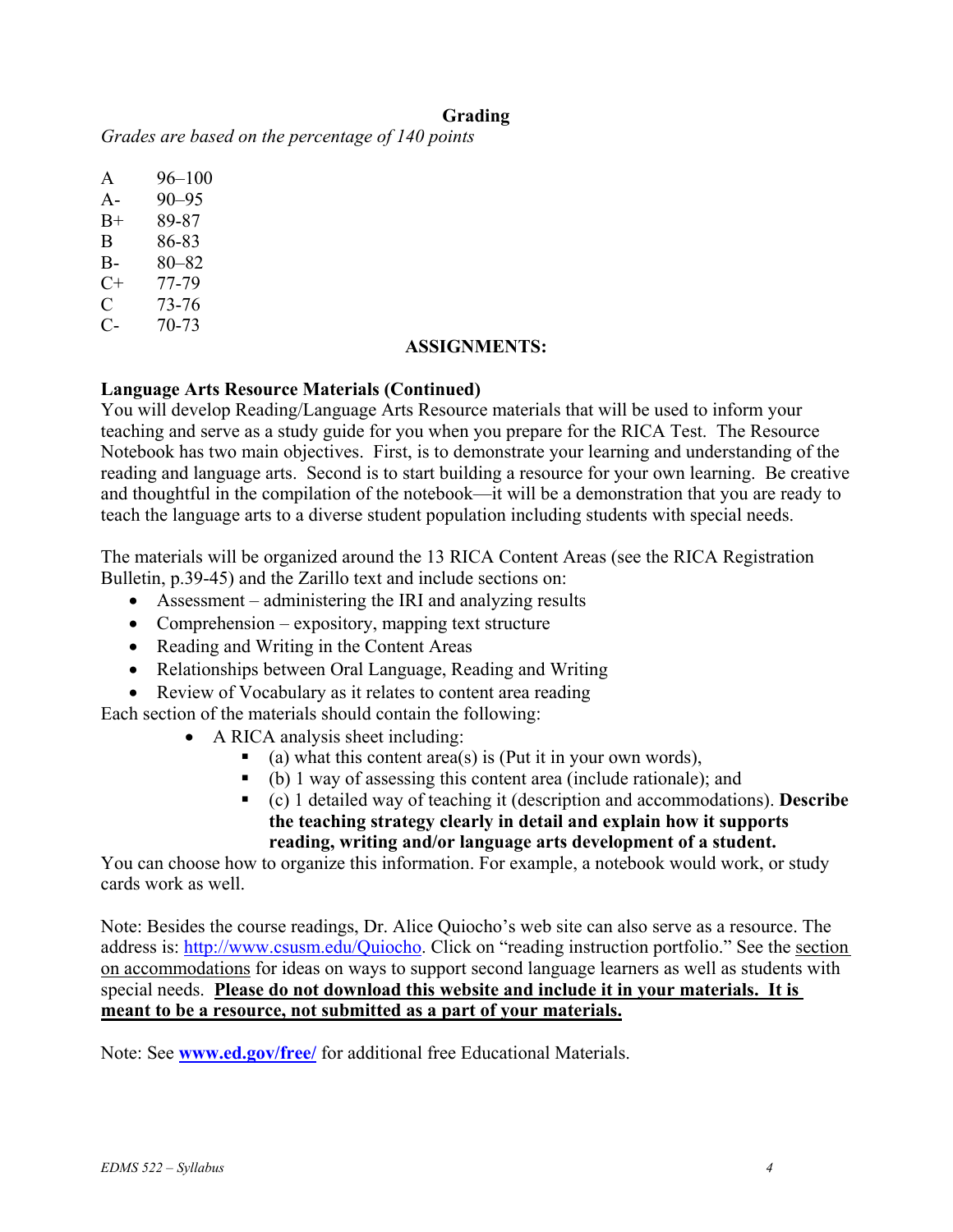### **Writing Strategy Lesson Plan (Critical Assessment Task)**.

• You will write a writing strategy lesson plan *in class* for a small group activity that takes into account student needs. The lesson can be a mini-lesson, a lesson to be delivered through direct instruction, or an inquiry. Use the universal design lesson plan in which you were trained in the first semester. Make your lesson active, interesting, fun and meaningful. Select a reading standard for your grade level to guide your objectives.

All lesson plans must start with assessment. In this course will be learning how to assess students in both narrative and expository text and use the assessment information to make informed decisions about instruction that specifically addresses the standards.

Much of the assessment/lesson planning work will be done in class workshop sessions, however, you will be responsible for submitting a clean, typed copy for review and grading. *Keep in mind when writing your lesson*:

- What is the purpose of your lesson?
- How does it relate to real reading and/or writing?
- What are your learning goals?
- What language development goals do you have planned for students?
- How are the objectives aligned with the CA Reading/Language Arts standards? Check the Reading/Language Arts framework and content standards.
- How will you present the lesson (instructional strategies, resource materials, time frame)?
- How will you group students for the lesson? Based on what criteria?
- How will you assess your students to check for understanding and determine who is to receive additional scaffolded instruction?
- What modifications will you provide for students who need additional help, specifically EL students and special needs students?

*Important*: Your lesson must address the needs of mainstream students, as well as make provisions for second language learners, struggling students, students with IEP's, and accelerated students. How will you decide on appropriate scaffolds for second language learners during the lesson? How will your lesson provide enrichment for accelerated students? How will you configure and reconfigure your groups within the classroom? Will you meet with students individually or in a small group while other students work independently?

**Case Study** In this assignment you will observe students reading, to listen to them read and make instructional decisions for interventions based on your observations and assessments. Requirements are listed below.

#### Intermediate Case Study

Follow these steps to develop your case study (checklist attached):

#### **1. Select an intermediate student (if possible) at your site who is experiencing difficulties with reading**. Explain the assessment project to your master teacher, and ask her/him to help you identify students – and don't shy away from second language learners or students with active IEP's.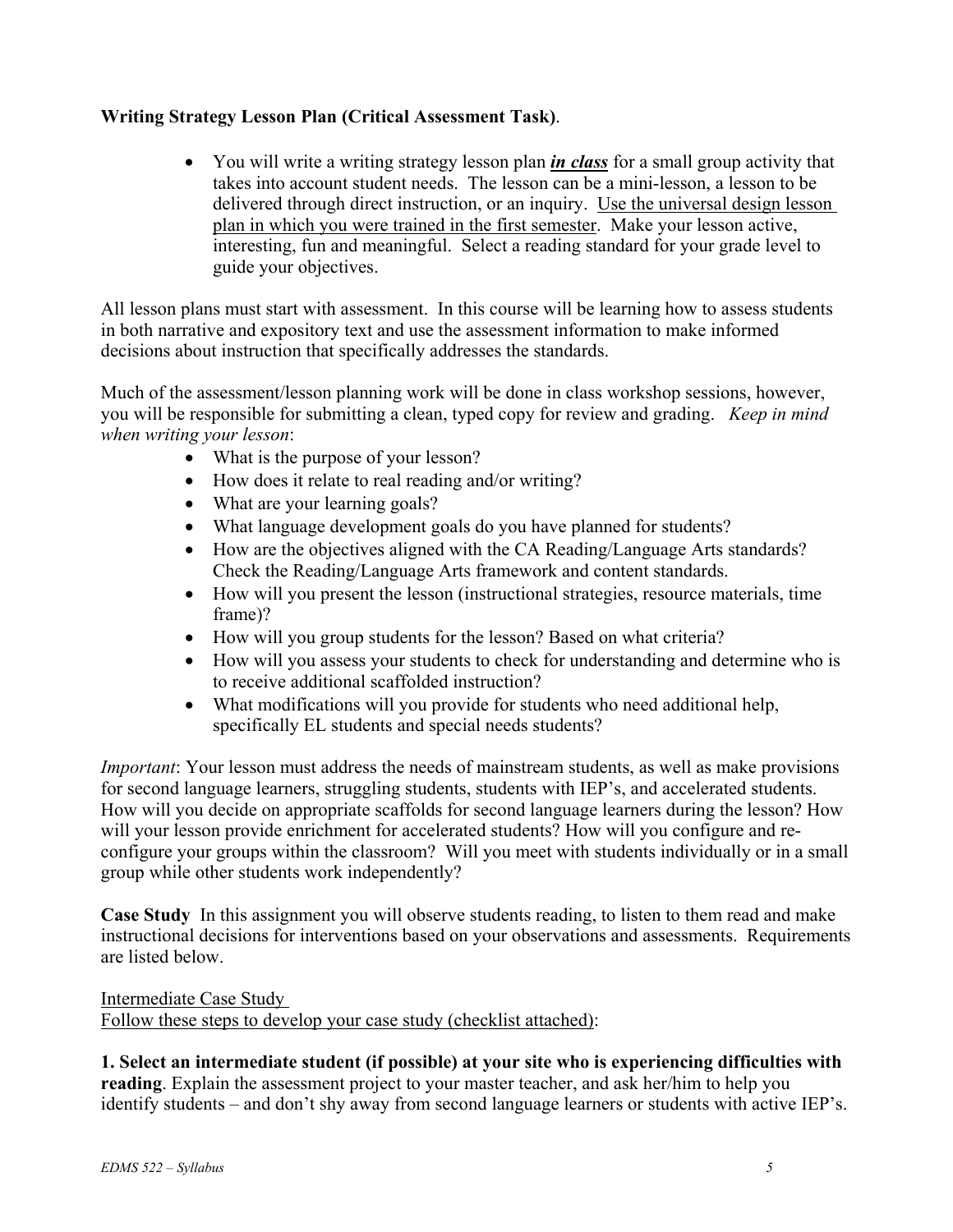Discuss possible times for giving the assessments. You will probably need to meet with the student about 3 or 4 times. You will need to obtain written **parental permission** to work with this student.

**2. Observe the student** in the classroom and other school areas. Take **anecdotal notes** about the student's interests and participation. Write a one-page **overview** about your student (including his/her age, gender, grade level, interests, ethnic and linguistic background, etc). Include the **conditions** under which the assessment was administered.

**3.** Implement the following **Assessments:**

### Assessment procedures

- **3.1 Use the Reading and Writing Interview with your student. Ask the questions. You may expand on the interview questions. Record the answers on tape. You will especially want to find out what kinds of things/topics the student is interested in so you can make some book recommendations. Write up the responses as part of your project.** 
	- **Note: In your analysis, you will want to draw some implications from the interview in relation to your observations and interactions with the student. How are the responses made by your student in the interview reflected in his/her writing, reading and miscues?**
- **3.2 Take Anecdotal records of your student's classroom participation/interactions in language arts activities. You may include anecdotal notes of your student's interactions outside the classroom.**
- **3.3 Informal Oral Language Assessment. Obtain an oral language sample of the student. Observe your student's interactions and conversations in the classroom and/or other school areas. Take anecdotal notes of his/her vocabulary; language skills conversational language/BICS and academic language/ CALP; listening skills (e.g., ability to take turns during the conversation, and respond appropriately to questions); organization and presentation of ideas.**

# **3.4 Writing Sample:**

- **a) Select a couple of writing samples from the student's classroom work. Also, ask your master teacher for a copy of the district's writing rubric that you can use to score the writing. Otherwise, develop your own rubric. Note: You may use Tompkins, Johns, and/or CA Reading/Language arts standards as guidelines to organize and guide the development of a rubric and your analysis. Analyze the student's stage of spelling development - use Tompkins.**
- **3.5 Word list (word recognition in isolation). Use Johns (narrative and expository). Start at 2 to 3 grade levels below your student's grade level placement.**
- 3.6 **Text reading level**:

 **Use your student's graded word list score to ascertain the level at which you will have your student begin to read the reading passage. You should start at two grade levels below the student's independent level on the word lists**. *Note that you will administering two types of passages – one narrative and one expository. Each passage has to be examined separately.*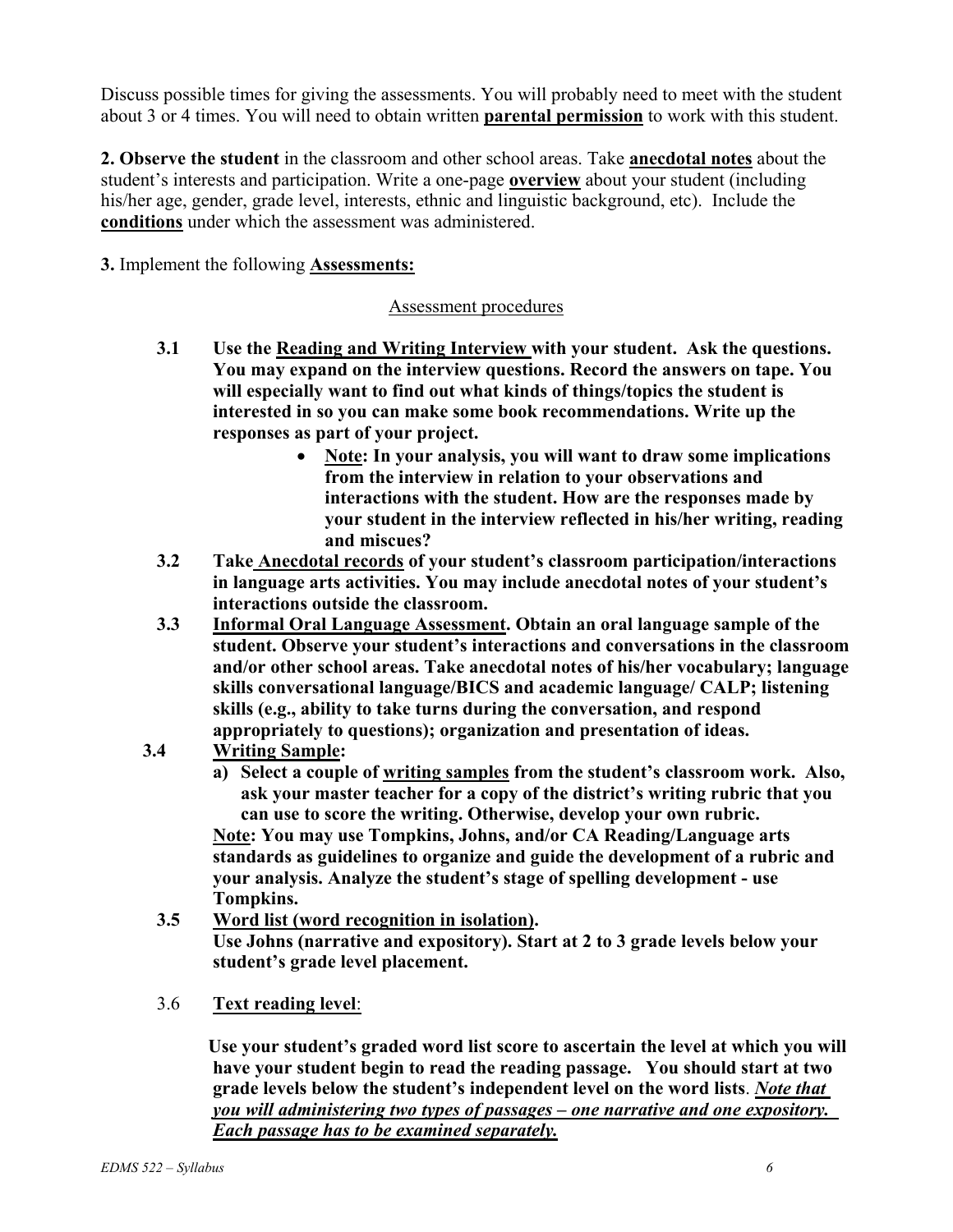(a) Oral Reading (word recognition in context/miscue analysis). Use Johns' narrative and expository passages. Audiotape the student's reading. Listen to the tape.

 Analyze the miscues made by your student using what you know about this student (use the miscue analysis handout - handed out in class, or Johns' form (p.361) to analyze the miscues made by the student). Look for trends and patterns. What cues did your student use to make meaning? What are the strengths of your student? Use the analysis sheets in the John's. You may transfer that information to the "case study grid" (attached) to record data about your student. Write your analysis in a clear manner. As you write your analysis, consider your original reading interview and consider how the answers given by the student during the interview connect to the miscues. Also consider the quality of the retelling and how you think that is related to the miscues.

- (b) Silent Reading. Use Johns' narrative and expository passages. Expository will be used only if your student is at or above grade 3 level.
- *(c)* Retelling and Reading Comprehension. **Before your student reads the John's narrative or expository passage, be sure to tell him/her that you will be asking him/her to retell the story**. Ask the comprehension questions as listed in *Johns.* Transcribe the retelling word for word, designating who is talking (T for teacher or you, and S for student). Use the criteria provided in the John's to analyze the student's retelling. *The student may not look back at the text to answer comprehension questions.*
- (d) Optional: Listening Level. *This is to be used when you find that data collected in the oral as well as the silent samples do not reveal consistent information.* Read a passage to the student (form C) and ask for a retelling as well as comprehension questions to determine the highest level of understanding the student has of material read to them.
	- Important: Use Johns' forms to analyze the student's independent, instructional and frustration levels (narrative and/or expository passages) for oral reading, silent reading, retelling and reading comprehension.

**4. Analysis:** For each assessment measure, summarize what you learned about your student's **strengths** (very important – **what s/he can do**) and **needs** (what s/he needs to work on). Re-read the assessment procedures (k-1 or 2-6) for additional information and guidelines for the analysis process. Identify *patterns* that you may see across assessment results (for example, your student said in the interview that when s/he does not know the word, s/he sounds it out. Your running records and miscue analysis also show that the student's only decoding strategy is attempting to sound out new words). These patterns will help you identify an appropriate instructional plan.

You may use the Case Study grid (attached) to organize the information.

#### **5. Instructional Recommendations**:

Based on the information you have gathered about the student, discuss his or her strengths (very important - what can he or she do) and weaknesses (what does this student need to work on). Design an Instructional Plan for your student. You are the teacher. Knowing what you know about your student as a result of your assessments, what areas should an appropriate instructional plan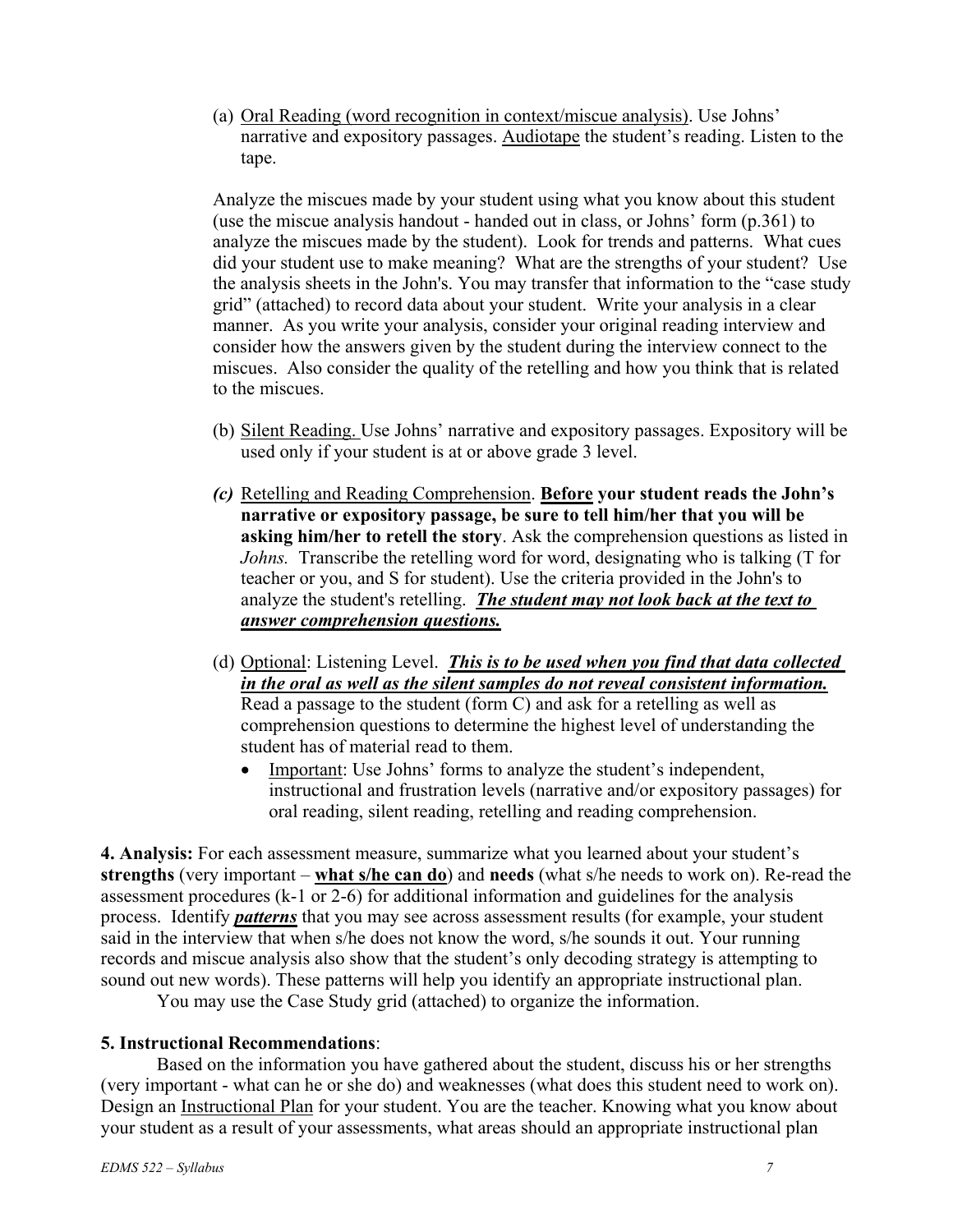focus on? Why? Refer to the standards in the Reading/Language Arts Framework for CA Public Schools for your child's grade level to guide you as you design the intervention plan. Make sure to:

- Identify areas of strength and need that an instructional plan should focus on  $-$  how a teacher builds on the student's strengths and address his/her needs. Select two areas in reading, and one area in writing and oral language.
- Provide specific instructional recommendations for each area (reading, writing and oral language). List one example of an appropriate strategy and/or activity for each identified area. Look for examples in the course readings. For each instructional recommendation, explain why you selected it and how it is going to help your student.

You might also make recommendations for the student and parents: what can the student do on his or her own that is not dependent on the teacher. You may discuss your instructional plan with your master teacher, and if possible, implement parts of it.

### **6. Reflection** (minimum of 1 page single-spaced).

What did you learn about assessment through the process of developing this project? What did you learn about children's reading, writing and oral language learning and development? What did you learn about developing an instructional plan and making instructional decisions? Did anything in the process surprise you? Based on your classroom observations of reading and writing as well as on what you learned in the assessment and instructional plan process, what would you do differently or try differently? What other scaffolds or strategies would you include? How would you use them? What other interventions would you try? What would your next steps in assessment be? Reflect on how the knowledge you have gained may help you as a-soon-to-be first year teacher.

#### **Attendance Policy**

Due to the dynamic and interactive nature of EDMS 522, all students are expected to attend all classes and participate in all class activities. For every day of absence, students will lose 6 points**.**  Attendance will be taken during the first 5 minutes of class. Three tardies or "early exits" will be equivalent to one absence. **A passing grade will not be issued for students who do not attend 80% or more of the class sessions**. Should the student have extenuating circumstances, s/he should contact the instructor as soon as possible.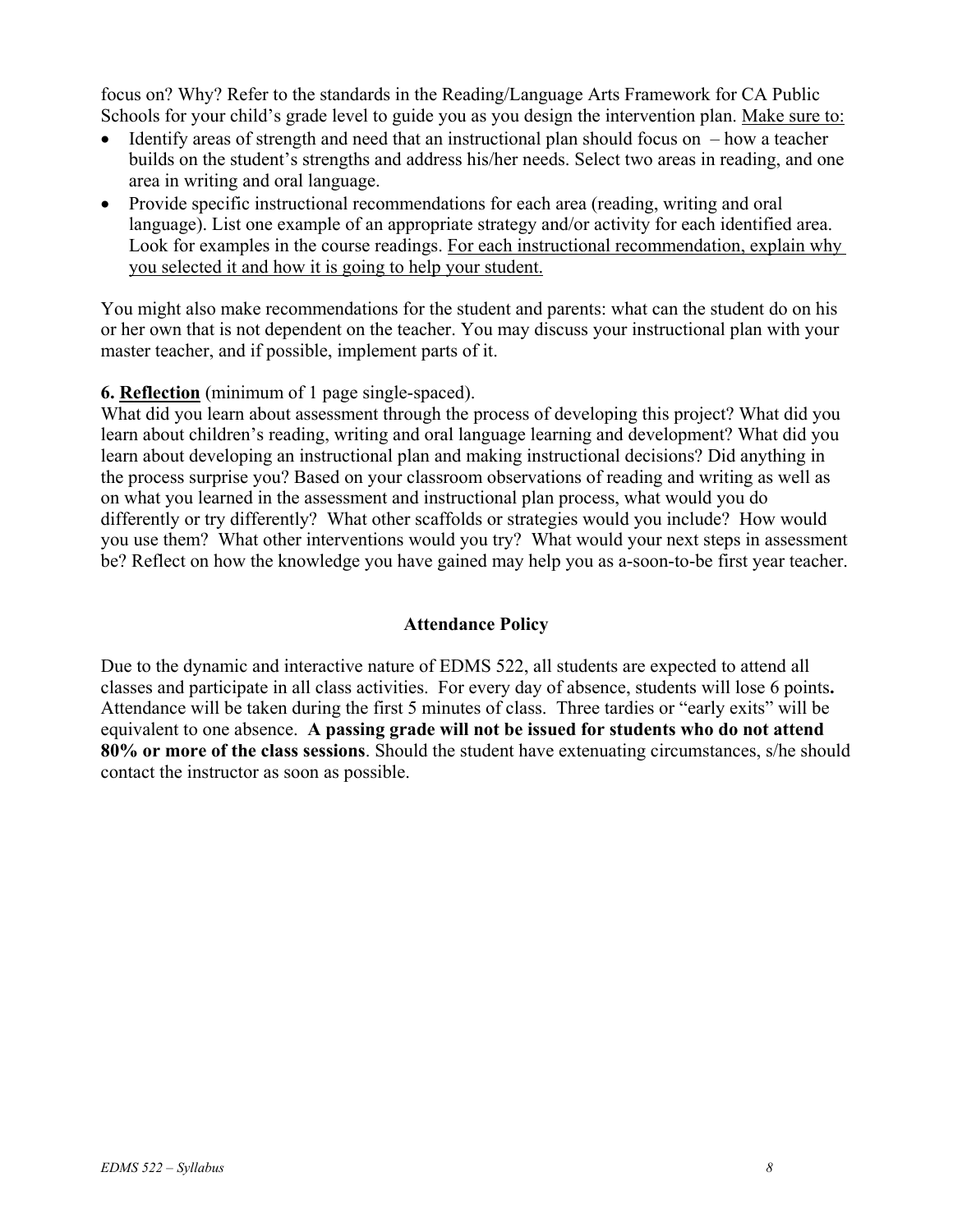### **Course Outline**

**(Timeline Subject to Change Based on Student Needs) Remember that your textbooks are resources and you should have them with you in class. We will go over section in the text that support what we are learning. Use the index as a guide to help you get all you information you need about the topic(s) for the class.** 

| <b>Date</b>                  | <b>Topic</b>                                        | <b>Assignment</b>               |
|------------------------------|-----------------------------------------------------|---------------------------------|
|                              |                                                     |                                 |
| Session 1: A.M.              | Assessment<br>Connecting semester 1 with semester 2 | Moore and Cunningham, Chapter 2 |
| Session 1: P.M.              | Assessment                                          | John's Basic Reading Inventory  |
|                              | Comprehension in the content areas                  | Moore and Cunningham, Chapter 5 |
| Session 2: A.M.              | Assessment                                          | Tompkins, Chapters 8 & 9        |
|                              | Content area reading and writing                    |                                 |
| Session 2: $\overline{P.M.}$ | Assessment                                          | Tompkins, Chapter 14            |
|                              | Content area reading and writing                    | Moore and Cunningham, Chapter 7 |
| Session 3: A.M.              | Assessment                                          | Tompkins, Chapter 12            |
|                              | Writing workshop                                    |                                 |
| Session $3:$ P.M.            | Assessment                                          |                                 |
|                              | Literary response and analysis                      | Tompkins, Chapter 10            |
| Session 4: A.M.              | Assessment                                          |                                 |
|                              | Independent reading                                 | Tompkins, Chapter 11            |
| Session 4: P.M.              | Assessment                                          |                                 |
|                              | Integrating reading, writing, and oral              |                                 |
|                              | language                                            | Moore and Cunningham, Chapter 3 |
| Session 5: A.M.              | Assessment                                          |                                 |
|                              | Grade level access for ELL's                        | Moore and Cunningham, Chapter 9 |
|                              | Aligning materials                                  |                                 |
| Session 5: P.M.              | Assessment                                          |                                 |
|                              | Supporting grade level access in writing            | Moore and Cunningham, Chapter 4 |
| Session 6: A.M.              | Assessment                                          | Lesson plans $-$ in class       |
|                              | Focusing on specific genres of writing:             |                                 |
|                              | standards based topics modules                      |                                 |
|                              | Developing rubrics                                  |                                 |
| Session 6: P.M.              | Assessment                                          |                                 |
|                              | Academic oral language development                  |                                 |
| Session 7: A.M.              | and its relationship to writing                     |                                 |
|                              | Assessment                                          | Tompkins, Chapter 7             |
| Session 7: P.M.              | Vocabulary                                          | Moore and Cunningham, Chapter 6 |
|                              | Assessment                                          |                                 |
| Session 8: A.M.              | <b>Study Skills</b>                                 | Moore and Cunningham Chapter 8  |
|                              | Case studies due                                    |                                 |
| Session 8: P.M.              | Closure                                             |                                 |
|                              | RICA study materials due for review                 |                                 |